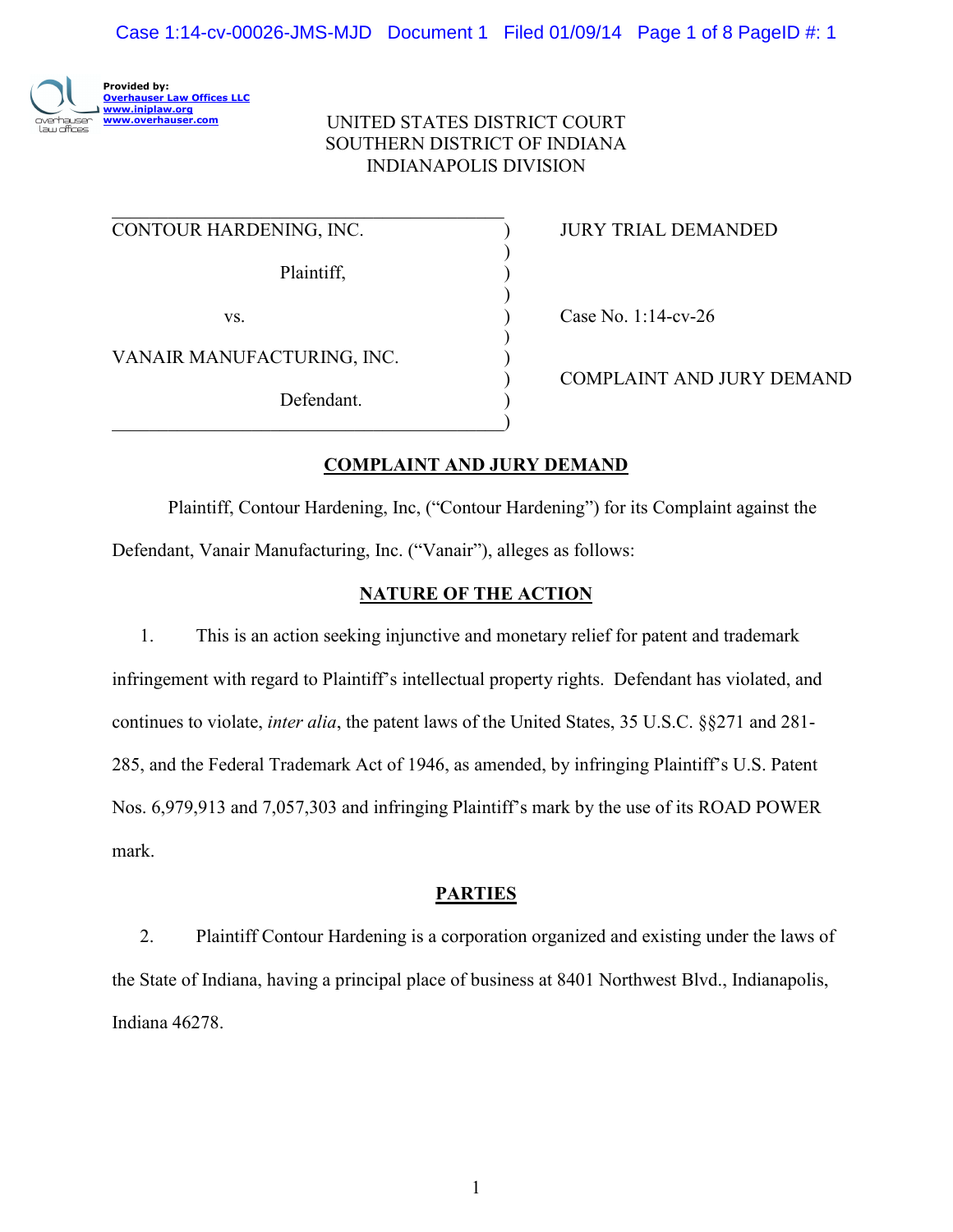3. Upon information and belief, Defendant Vanair is a corporation organized and existing under the laws of the State of Indiana, having a principal place of business at 10896 West 300 N., Michigan City, Indiana 46360.

### **JURISDICTION AND VENUE**

4. This Court has subject matter jurisdiction of this Action pursuant to 28 U.S.C. § 1338(a) and (b) and 15 U.S.C. § 1121.

5. This Court has personal jurisdiction over Defendant because Defendant is an Indiana corporation that resides within the State of Indiana.

6. Venue is proper in this judicial district under 28 U.S.C. §§1391 because Defendant regularly conducts business in this judicial district, including the shipment and sale of the infringing product(s) into this judicial district, such as through at least six authorized "Dealers/Service Centers" located within this judicial district.

### **BACKGROUND FACTS**

7. Plaintiff Contour Hardening is a developer and provider of Power Take-Off (PTO) driven generator systems for vehicles ranging from Class 2 pickup trucks (e.g., full-size trucks) to larger Class 8 Heavy Duty trucks (e.g., tractor trailer trucks).

8. These systems have helped those working in municipal, fire-rescue, construction, healthcare, mining, farming and many other vocations to perform work that was previously not possible, or required expensive, space-consuming alternatives.

### *Contour Hardening's REAL POWER® Mark*

9. Since at least 2004 and continuously to date, Plaintiff has adopted and used in interstate commerce the mark REAL POWER in connection with its PTO driven AC generator systems and related operations.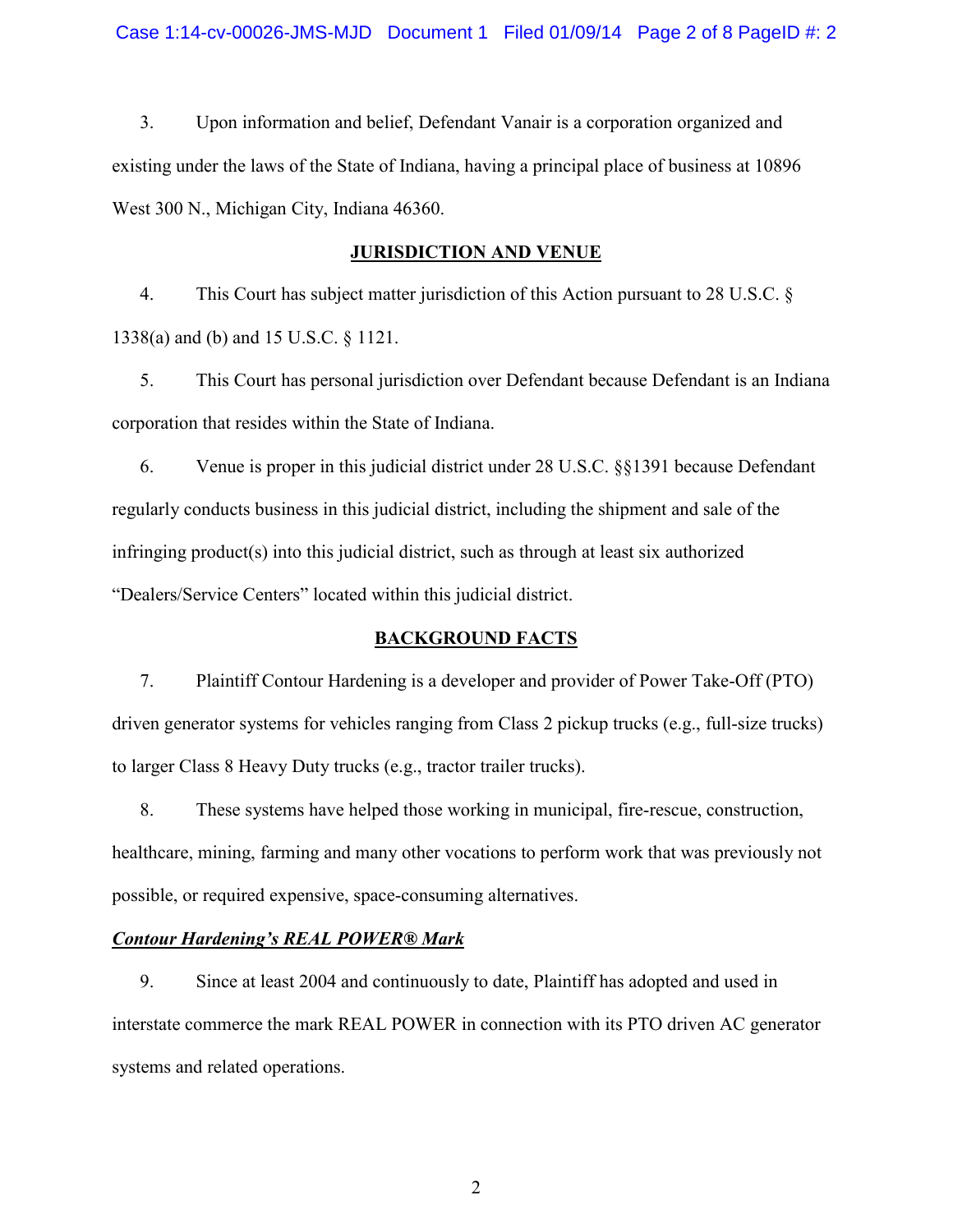10. Plaintiff's PTO driven AC generator systems and related services sold under the REAL POWER mark have become successful in the marketplace.

11. Sales and installations of Plaintiff's PTO driven AC generator systems under the REAL POWER mark have increased significantly over time.

12. Over the years, Plaintiff has spent a considerable amount of money in establishing the REAL POWER mark in the minds of the consumer as a source of its high quality and reliable PTO driven AC generator systems and related services.

13. Plaintiff's REAL POWER mark has become distinctive to consumers in the vehicle mounted AC generator industry.

14. Plaintiff is the owner of United States Registration No. 3,124,014 issued August 1, 2006 for the mark REAL POWER for providing AC generators. A true copy of registration 3,124,014 is attached as Exhibit A.

#### *The Contour Hardening Patents*

15. Plaintiff is also the owner of United States Patent Nos. 6,979,913 and 7,057,303 commonly entitled "Vehicle Mounted Electrical Generator System" (hereinafter "the Contour Patents). A true and accurate copy of each of the Contour Patents is attached as Exhibits B and C. The Contour Patents issued on December 27, 2005 and June 6, 2006 respectively. Prior to their issuance, the Contour Patents were assigned to Plaintiff, who still owns them.

16. Plaintiff has complied with the patent marking requirements of 35 U.S.C. for products manufactured and sold by Plaintiff which are covered by the Contour Patents.

17. Defendant had actual knowledge that it was infringing the Contour Patents at least as early December 17, 2012 when Plaintiff's counsel sent the Defendant a letter, via certified mail, providing it with actual notice of the Contour Patents and expressing "concerns regarding possible infringement." The letter requested that the Defendant "evaluate [its] activities relative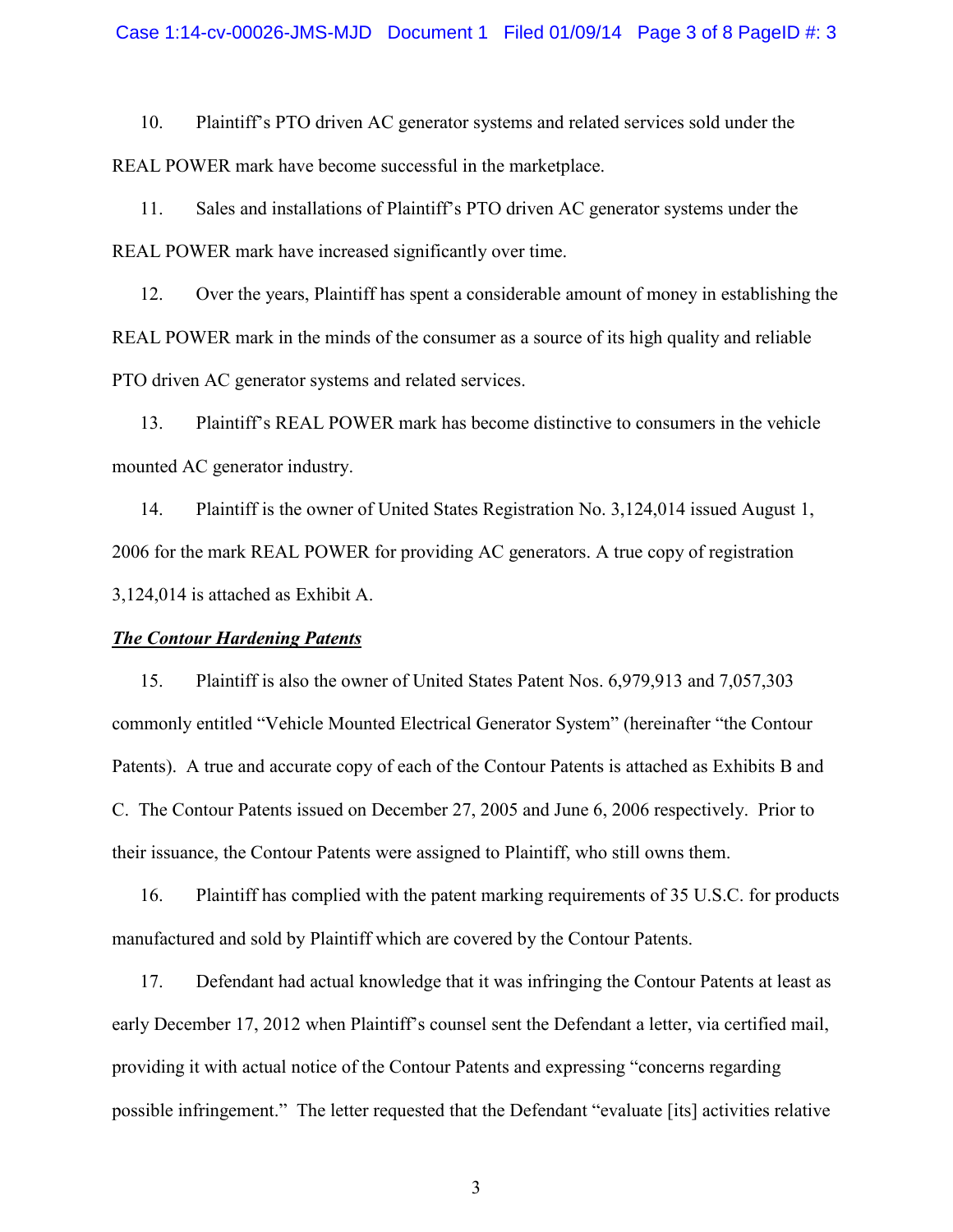to these two (2) patents and provide a written response as to when any infringing activities will cease."

18. Defendant did not respond to Plaintiff's letter.

#### *Vanair's Infringing Acts*

19. Upon information and belief, sometime around 2007, Defendant first began offering vehicle mounted AC generator systems which infringe one or more of the claims of the Contour Patents. A copy of Defendant's product brochure showing its "Road Power PTO Driven Generator" is attached hereto as Exhibit D. Additionally, screen shots taken from Defendant's website, located at www.vanair.com, which show additional details of the "Road Power PTO Driven Generator" are included as Exhibit E.

20. Defendant offers these infringing products under the mark ROAD POWER with knowledge of Contour Hardening's REAL POWER mark.

21. Defendant's ROAD POWER mark is used in conjunction with virtually identical competing products to those which Plaintiff offers under its REAL POWER mark.

22. Upon information and belief, Defendant offers to sell, sells, and installs its infringing vehicle mounted AC generator systems within this district and throughout the United States with nameplates, labels or other graphic displays which are confusingly similar to Contour Hardening's REAL POWER mark.

23. Defendant commenced its use of the mark ROAD POWER in interstate commerce at a time subsequent to the commencement of Plaintiff's use of the mark REAL POWER.

24. Defendant has in commercial advertising, marketing, and/or promotion in the United States used its ROAD POWER mark, which is confusingly similar to Plaintiff's REAL POWER mark, in conjunction with its sales, installation and service of vehicle mounted AC generator systems.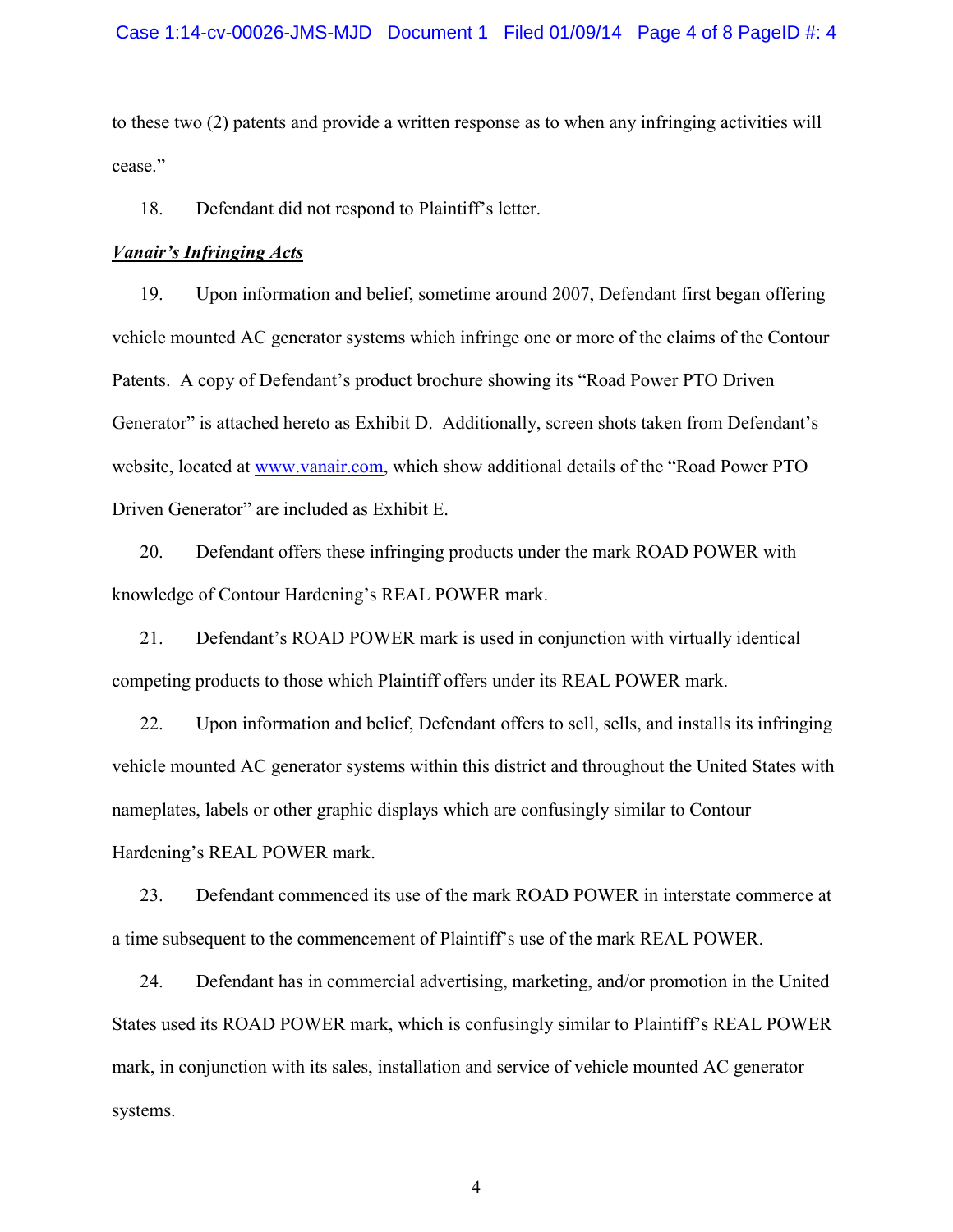25. Defendant's use of its ROAD POWER mark on its products and with its services is likely to cause confusion or mistake or deception of consumers as to the source of origin of Defendant's goods or services.

26. Consumers are likely to obtain Defendant's goods or services offered under the ROAD POWER mark believing they are being provided by the Plaintiff, thereby resulting in a loss of sales or revenue to Plaintiff.

27. Upon information and belief, Defendant's activities have been willful, deliberate, and intentional, causing a likelihood of confusion, and were done with an intent to trade upon Plaintiff's goodwill in the mark REAL POWER.

#### **COUNT I - INFRINGEMENT OF U.S. PATENT 6,979,913**

28. Plaintiff incorporates by reference paragraphs 1 through 27.

29. Defendant has infringed one or more claims of the '913 Patent. This infringement includes, in part, the manufacture, sale, and offer for sale of its Road Power PTO Driven Generator.

30. On information and belief, Defendant has acted willfully, intentionally and deliberately in derogation of Plaintiff's rights in the '913 Patent.

31. Plaintiff has been damaged by Defendant's infringement and will suffer irreparable injury unless Defendant is permanently enjoined by this Court.

#### **COUNT II - INFRINGEMENT OF U.S. PATENT 7,057,303**

32. Plaintiff incorporates by reference paragraphs 1 through 31.

33. Defendant has infringed one or more claims of the '303 Patent. This infringement includes, in part, the manufacture, sale, and offer for sale of its ROAD POWER PTO Driven Generator.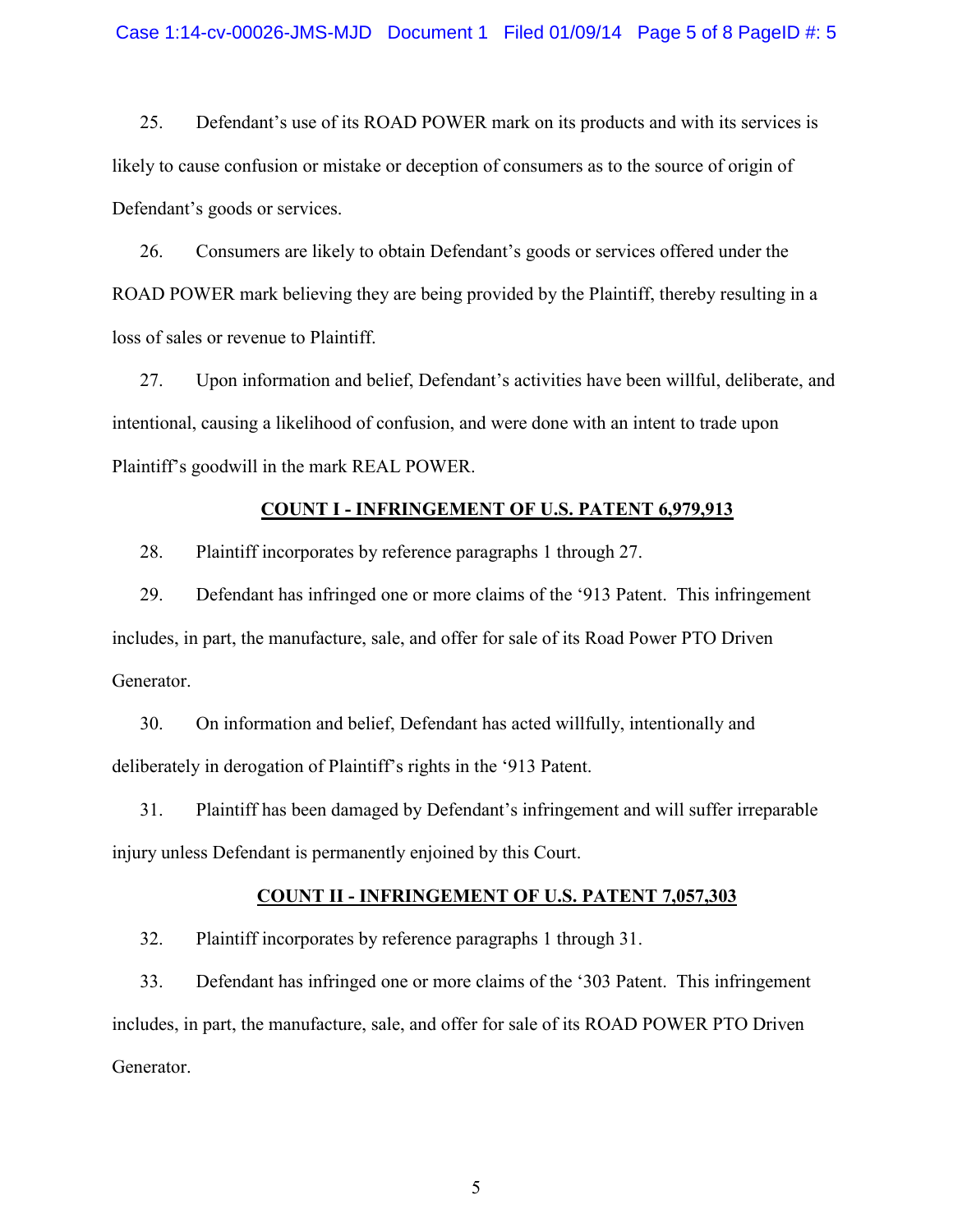34. On information and belief, Defendant has acted willfully, intentionally and deliberately in derogation of Plaintiff's rights in the '303 Patent.

35. Plaintiff has been damaged by Defendant's infringement and will suffer irreparable injury unless Defendant is permanently enjoined by this Court.

# **COUNT III - TRADEMARK INFRINGEMENT**

36. Plaintiff incorporates by reference paragraphs 1 through 35.

37. Defendant's actions constitute infringement of the mark REAL POWER in violation of Section 32(1) of the Lanham Act, 15 U.S.C. §1114(1).

38. Defendant's infringing conduct is causing Plaintiff irreparable damage in an amount yet to be determined.

39. Unless enjoined, the continued conduct of Defendant in derogation of the rights of Plaintiff will cause additional damage, harm and injury to Plaintiff for which it has no adequate remedy at law, and will destroy or substantially impair the rights and property of Plaintiff.

### **COUNT IV – FALSE DESIGNATION OF ORIGIN**

40. Plaintiff incorporates by reference paragraphs 1 through 39.

41. Defendant's use of the ROAD POWER mark constitutes a false designation of origin which is likely to deceive and has deceived customers and prospective customers into believing that Defendant's products or services are those of Plaintiff, and, as a consequence, are likely to divert customers away from Plaintiff.

42. Plaintiff has no control over the nature and quality of the products and related services offered by Defendant. Any failure, neglect or default by Defendant in providing such products and services will reflect adversely on Plaintiff as the believed source of origin, hampering efforts by Plaintiff to continue to protect its reputation for high quality products and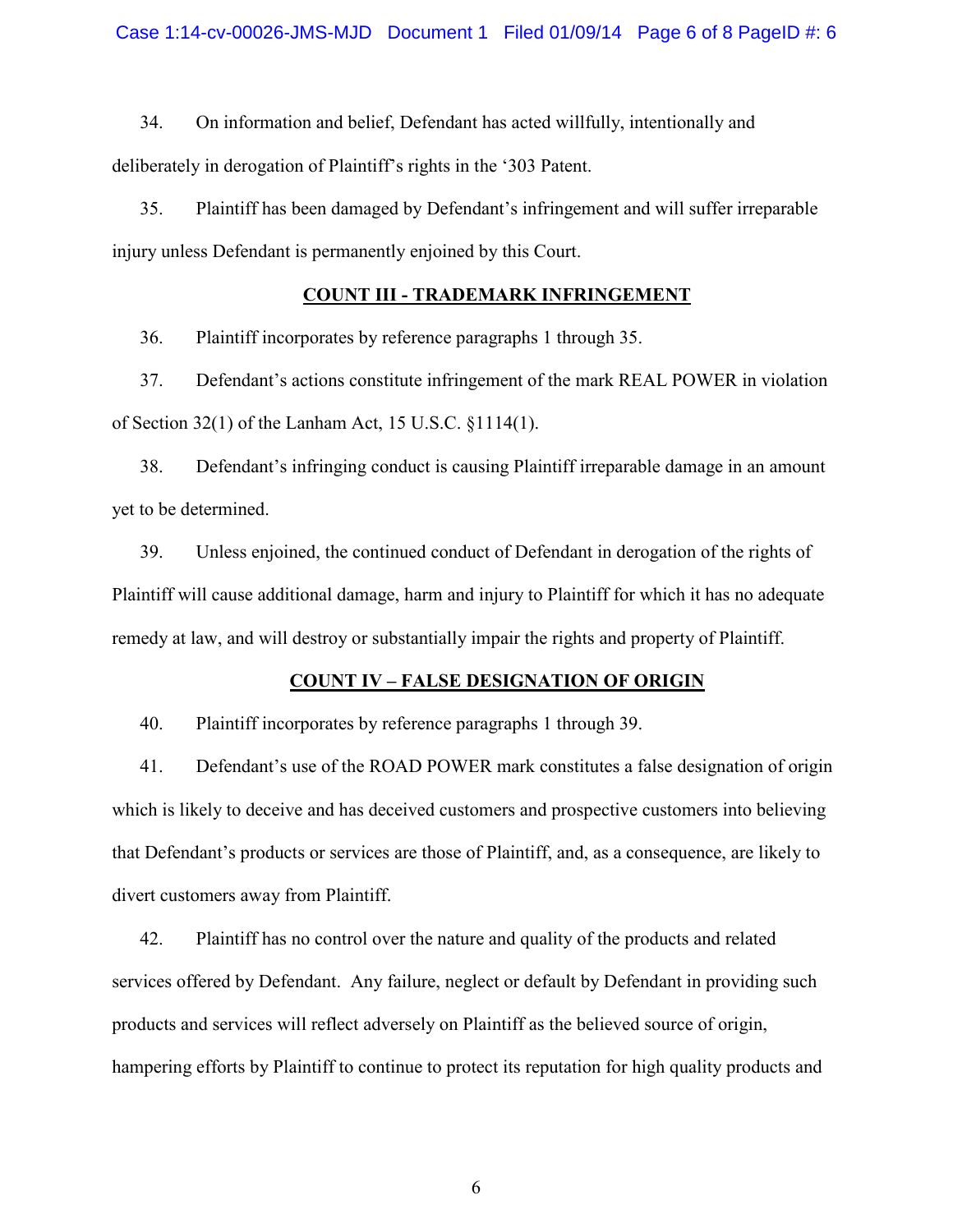related services, resulting in loss of sales and the considerable expenditures to promote its products and services under the REAL POWER mark, all to the irreparable harm of the Plaintiff.

43. The acts of Defendant complained of herein are likely to cause confusion, mistake, or deception as to origin, sponsorship or approval and therefore constitute trademark infringement in violation of Section 43(a) of the Lanham Act, 15 U.S.C. § 1125.

44. Defendant's false designation of origin will continue unless enjoined by this Court.

#### **RELIEF**

**WHEREFORE**, Contour Hardening prays for judgment as follows:

A. A judgment of infringement of the Contour Patents be entered in favor of Plaintiff against Defendant.

B. A judgment of infringement of Plaintiff's REAL POWER mark be entered in favor of Plaintiff against Defendant.

C. An order permanently restraining Defendant or any subsidiaries, employees, agents or servants thereof, from further acts of infringement of the Contour Patents and the REAL POWER mark.

C. An order that all infringing devices in the possession of, or subject to control by Defendant or any employees, agents, servants or distributors thereof, infringing on any claim of the Contour Patents and/or the REAL POWER mark, be delivered up and destroyed.

D. An award of damages to Plaintiff in whatever amount it is found to be entitled plus interest.

E. An award of damages under 35 U.S.C. §284 in an amount not less than three times the amount of actual damages caused by Defendant's acts of willful and wanton infringement.

F. An award to Plaintiff of its costs and expenses.